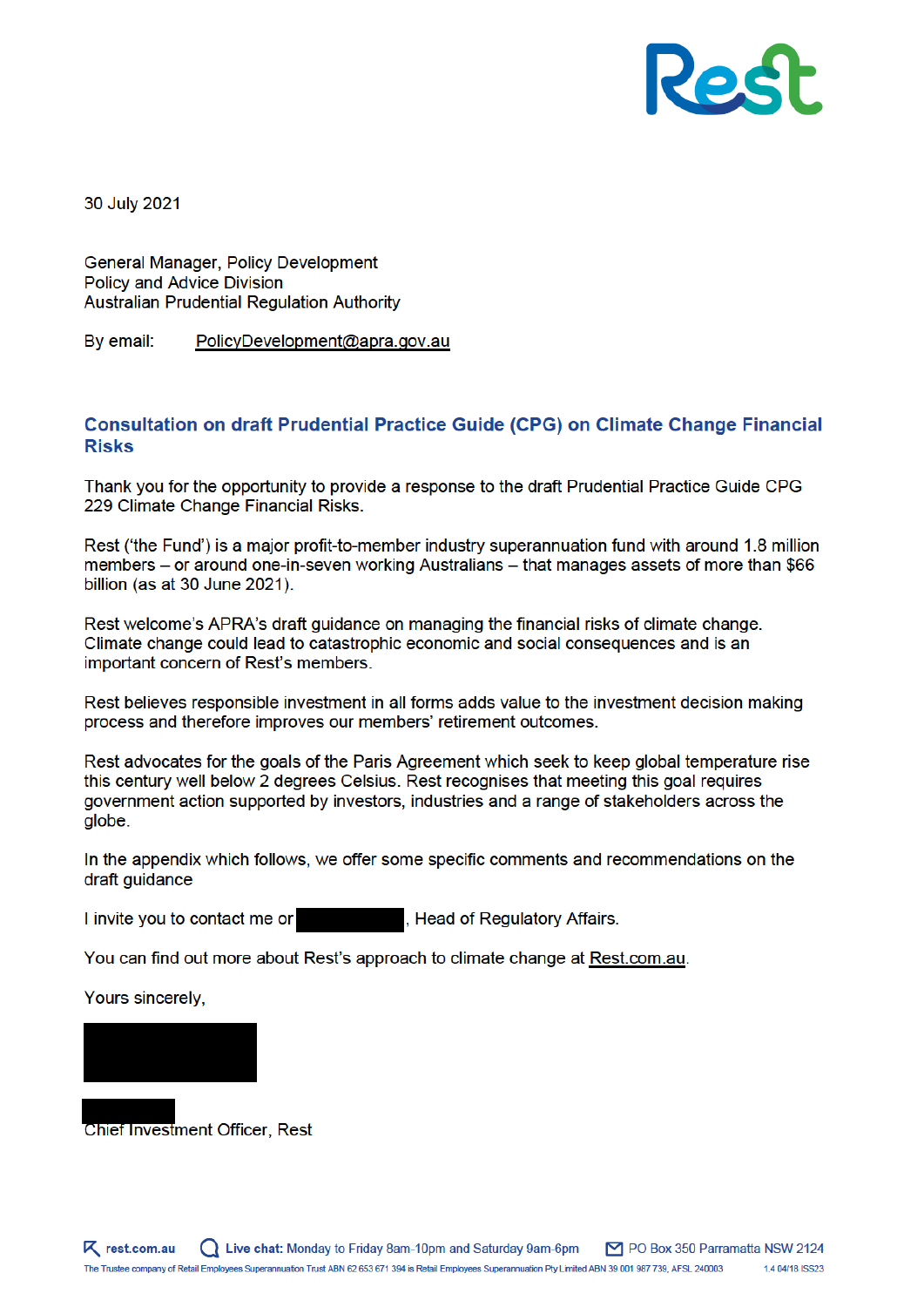# **Appendix – Comments on draft CPG 229 climate change financial risks**

## **The financial risks of climate change**

Rest welcomes APRA's PPG outline of the financial risks of climate change. Rest sees climate change as a material, direct and current financial risk, and that applies across risk categories, including investment, market, reputational, strategic, governance and third-party risks.

Rest believes that the draft CPG provides a good basis on which to build robust risk management of climate change risks.

To improve the relevance to superannuation funds and ensure that key risks and their implications are considered, we make the following recommendations:

- The addition of risk categories which have greater relevance to superannuation funds (as opposed to banks and insurers), for example, investment risk, and investment governance risk (clause 10).
- The addition of key broader financial institution risk categories, such as strategic risk, governance risk and outsourcing risk (clause 10).
- The recognition that the mitgation of the outlined risks has a dependency on actions taken in the present day (clause 11).

#### **Governance**

Rest has integrated the management of climate-related risks into existing governance processes and strongly supports APRA's view regarding the management of climate risks being managed within the overall business strategy and risk appetite, with Board oversight.

The Rest Board approves the annual Investment Strategy and Asset Allocation and the Climate Change Policy (available on the Rest website at https://rest.com.au/why-rest/aboutrest/corporate-governance), with climate-related investment risks and opportunities governed by the Board Investment Committee. Climate-related investment risks and climate-related noninvestment risks – as integrated into the Rest Risk Management Strategy (RMS) – are governed by the Board Audit, Risk and Compliance Committee (ARCC), and reported quarterly. The Rest Board oversees these governance processes.

During the past two years, the Rest board members and senior management have participated in a range of climate-related knowledge sessions, which have included the regulatory and policy environment, ESG and climate change metrics, and scenario analysis.

The Rest RMS is executed by Rest senior management. The Rest RMS outlines climate change as a material risk, with climate change subsequently included in the Risk Appetite Statement (RAS); within the investment control standards and control testing processes; and within the investment key risk indicators (KRIs).

From these experiences, we make the following recommendation on the guidance regarding governance of climate change risks:

- Extending 16.d) to specifically include, where possible, the results of climate-related scenario analysis. In the context of a superannuation fund, this would relate to the setting of an investment strategy and asset allocation.
- Consideration of metrics as related to governance. For example, the number of board or committee meetings per year in which climate-related issues have been a substantive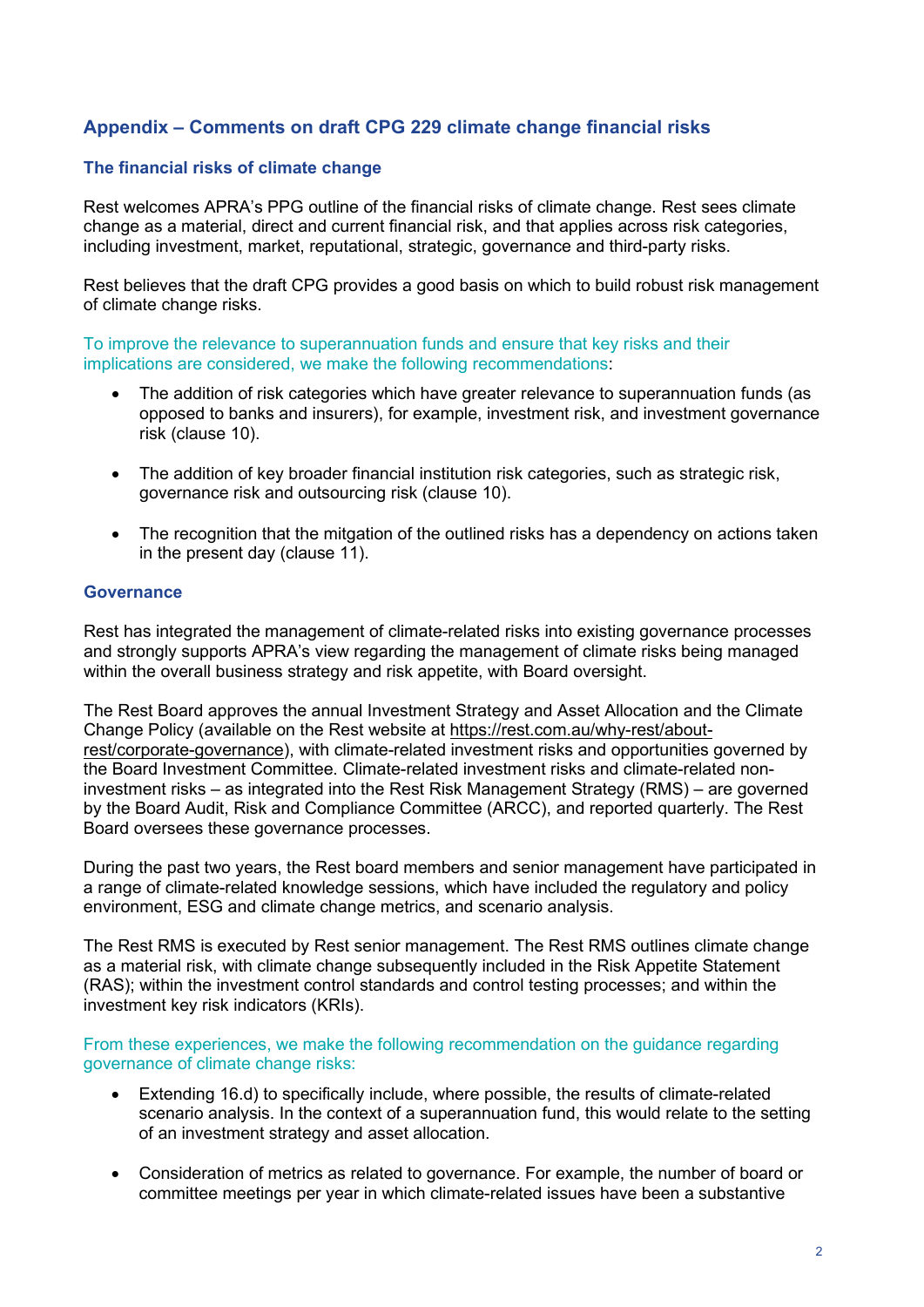agenda item, number of training sessions held per year on the management of climaterelated issues.

### **Risk Management**

Climate change risks and opportunities are already incorporated into Rest's risk management processes, and Rest considers that it is important to actively identify and manage climate-related risks and opportunity. Rest continues to develop the systems, policies and processes to ensure that the financial risks of climate change are:

- identified and, to the extent possible, quantified in respect of both individual assets and the fund's portfolio as a whole;
- considered in the context of the fund's investment strategy and asset allocation; and
- otherwise appropriately mitigated and managed, having regard to the goals of the Paris Agreement and other international efforts to limit climate change.

#### We make the following observations and recommendations to improve the relevance of the guidance to superannuation funds:

- Extending clause 25 to have greater relevance for superannuation funds, as is relevant for institutions where an ICAAP is not required. An example might be to include climaterelated scenario analysis in stress testing policies and processes.
- Significant direct and indirect emissions data gaps exists across the industry, particularly as related to private market quantitative risk metrics (clause 27). Whilst Rest welcomes emerging standards, such as the Partnership for Carbon Accounting Financials (PCAF), there is still considerable development work required across investment portfolios and in bringing in consistent, standardised and comprehensive emissions reporting, particularly as related to Scope 3 emissions. Recognising this and encouraging industry uptake of emerging standards would help solve for this data gap, allowing superannuation funds to better understand and manage their risks on behalf of their beneficiaries.
- In implementing plans to mitigate the risks and manage exposures (clause 32), an emerging management tool has been to track equities portfolios against low carbon or low carbon transition benchmarks. This process provides management an indication of how portfolios track against both standard benchmarks, (where concentrations to high carbon assets are greater), and portfolios where exposures to high carbon assets are minimised. APRA may like to consider how this could be recognised within the PPG and in the context of increased focus on superannuation performance against benchmarks, including the APRA Heatmaps and the Your Future Your Super measures.

#### **Scenario Analysis**

Rest is committed to undertaking climate-related scenario analysis to inform investment decision making, including taking into account one scenario which is consistent with a lower-carbon economy and climate change of well below two degrees Celsius this century.

Working with our investment consultant, Rest has undertaken this analysis in 2020 and 2021 as part of the Investment Strategy and Asset Allocation Annual Review. To date, Rest has drawn upon two International Energy Agency scenarios, the Stated Policies Scenario (where long-term global average temperature would surpass the Paris Agreement's goals), and the Sustainable Development Scenario (which achieves net zero emissions by 2070). Rest has plans to run this analysis using the recently released IEA's Net Zero Emissions by 2050 scenario, which supports Rest's objective to achieve a net zero carbon footprint for the Fund by 2050.